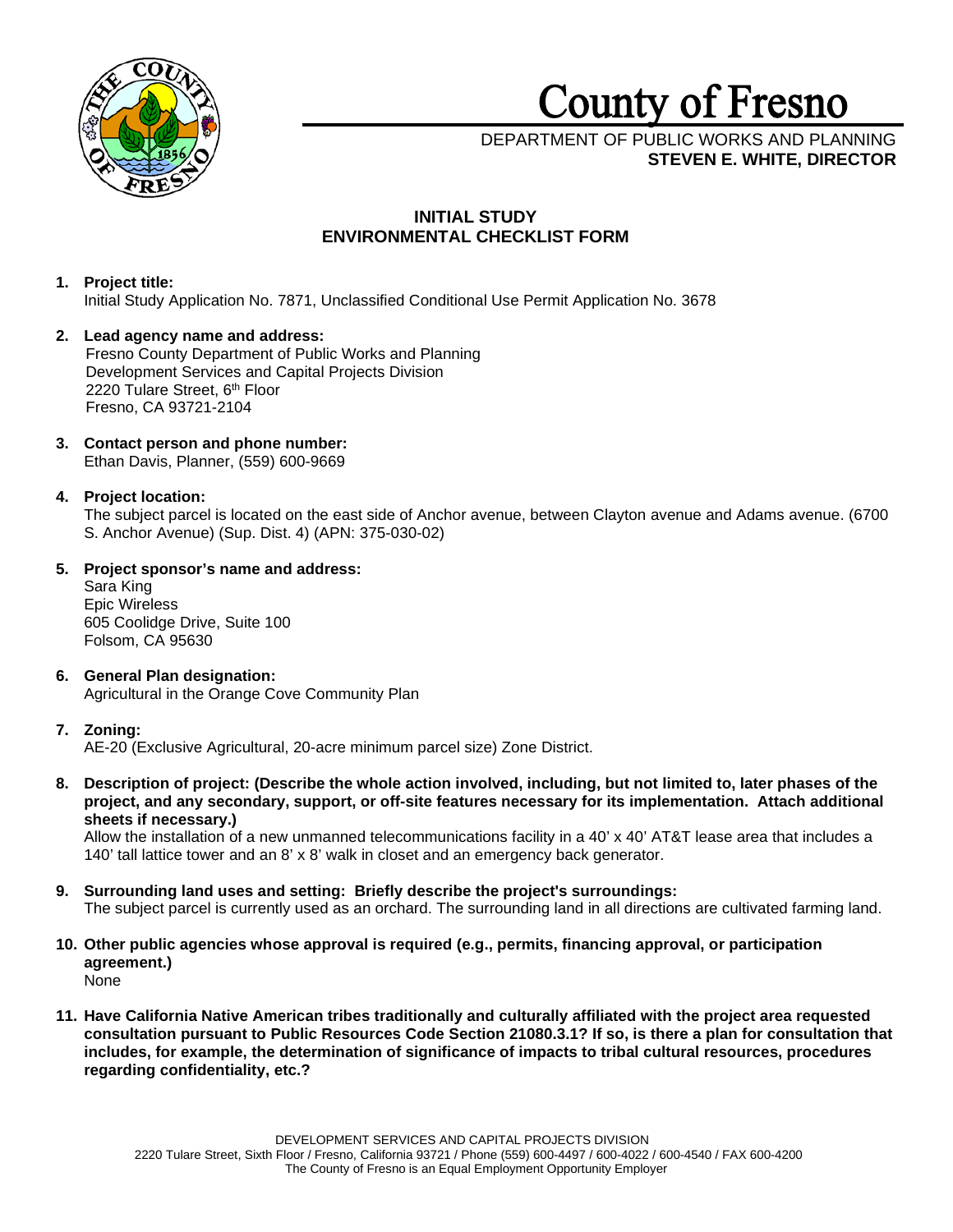NOTE: Conducting consultation early in the CEQA process allows tribal governments, lead agencies, and project proponents to discuss the level of environmental review, identify and address potential adverse impacts to tribal cultural resources, and reduce the potential for delay and conflict in the environmental review process. (See Public Resources Code Section 21080.3.2.) Information may also be available from the California Native American Heritage Commission's Sacred Lands File per Public Resources Code Section 5097.96 and the California Historical Resources Information System administered by the California Office of Historic Preservation. Please also note that Public Resources Code Section 21082.3(c) contains provisions specific to confidentiality.

The project site is not located in an area designated as highly or moderately sensitive for archeological resources. Pursuant to Assembly Bill (AB) 52, project information was routed to the Picayune Rancheria of the Chukchansi Indians, Dumna Wo Wah Tribal Government, Table Mountain Rancheria and Santa Rosa Rancheria Tachi Yokut Tribe offering them an opportunity to consult under Public Resources Code (PRC) Section 21080.3(b) with a 30 day window to formally respond to the County letter. No tribe requested consultation, resulting in no further action on the part of the County.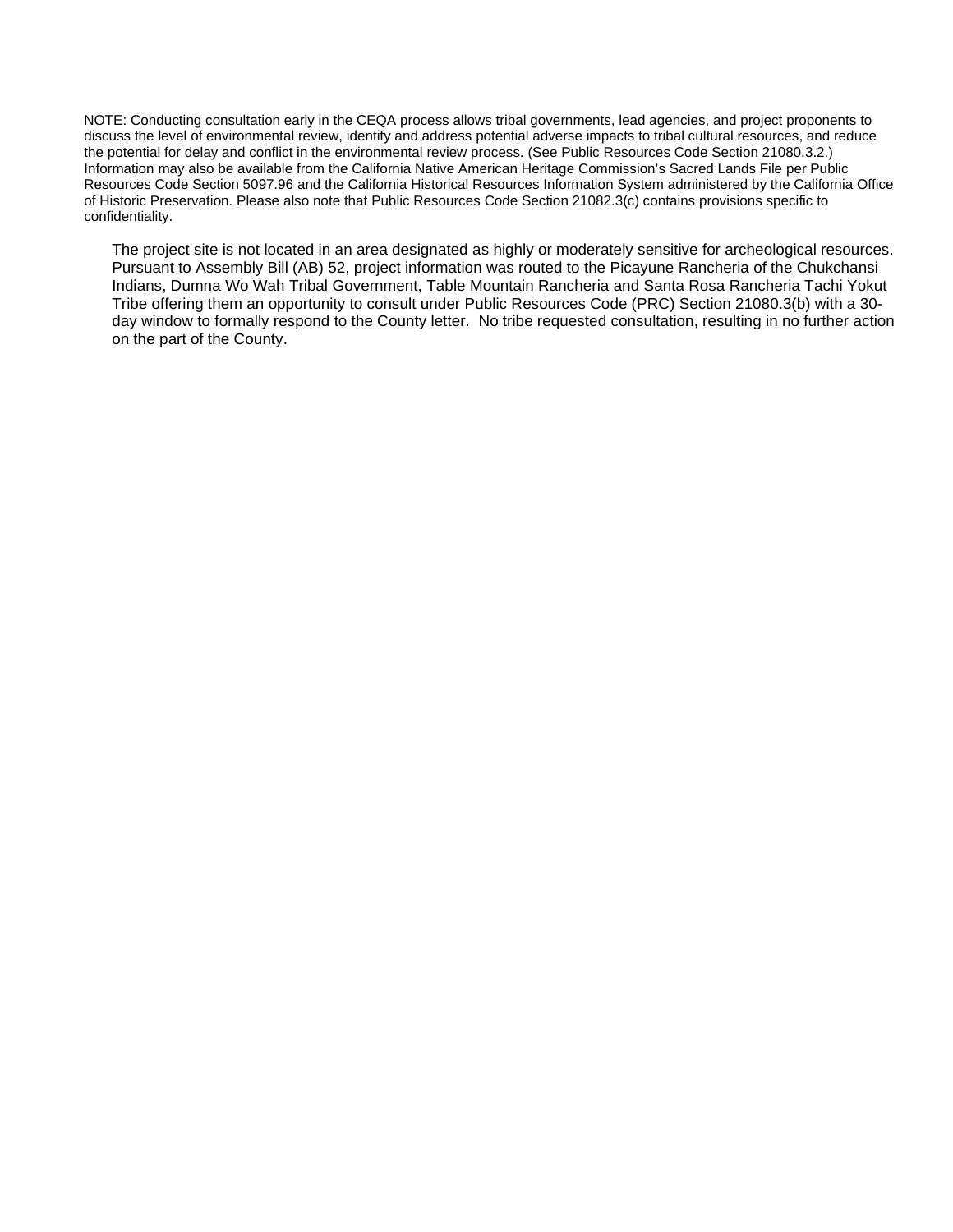# **ENVIRONMENTAL FACTORS POTENTIALLY AFFECTED:**

The environmental factors checked below would be potentially affected by this project, involving at least one impact that is a "Potentially Significant Impact" as indicated by the checklist on the following pages.

| Aesthetics                         | <b>Agriculture and Forestry Resources</b> |
|------------------------------------|-------------------------------------------|
| <b>Air Quality</b>                 | <b>Biological Resources</b>               |
| <b>Cultural Resources</b>          | Energy                                    |
| Geology/Soils                      | <b>Greenhouse Gas Emissions</b>           |
| Hazards & Hazardous Materials      | Hydrology/Water Quality                   |
| Land Use/Planning                  | <b>Mineral Resources</b>                  |
| Noise                              | Population/Housing                        |
| <b>Public Services</b>             | Recreation                                |
| Transportation                     | <b>Tribal Cultural Resources</b>          |
| Utilities/Service Systems          | Wildfire                                  |
| Mandatory Findings of Significance |                                           |

# **DETERMINATION OF REQUIRED ENVIRONMENTAL DOCUMENT:**

On the basis of this initial evaluation:

- D I find that the proposed project **COULD NOT** have a significant effect on the environment. **A NEGATIVE DECLARATION WILL BE PREPARED.**
- $\times$  I find that although the proposed project could have a significant effect on the environment, there will not be a significant effect in this case because the Mitigation Measures described on the attached sheet have been . added to the project. **A MITIGATED NEGATIVE DECLARATION WILL BE PREPARED.** 
	- D I find the proposed project **MAY** have a significant effect on the environment, and an **ENVIRONMENTAL IMPACT REPORT** is required
	- D I find that as a result of the proposed project, no new effects could occur, or new Mitigation Measures would be required that have not been addressed within the scope of a previous Environmental Impact Report.

| <b>PERFORMED BY:</b>        | <b>REVIEWED BY:</b>           |
|-----------------------------|-------------------------------|
|                             |                               |
| <b>Ethan Davis, Planner</b> | David Randall, Senior Planner |
| Date:                       | Date:                         |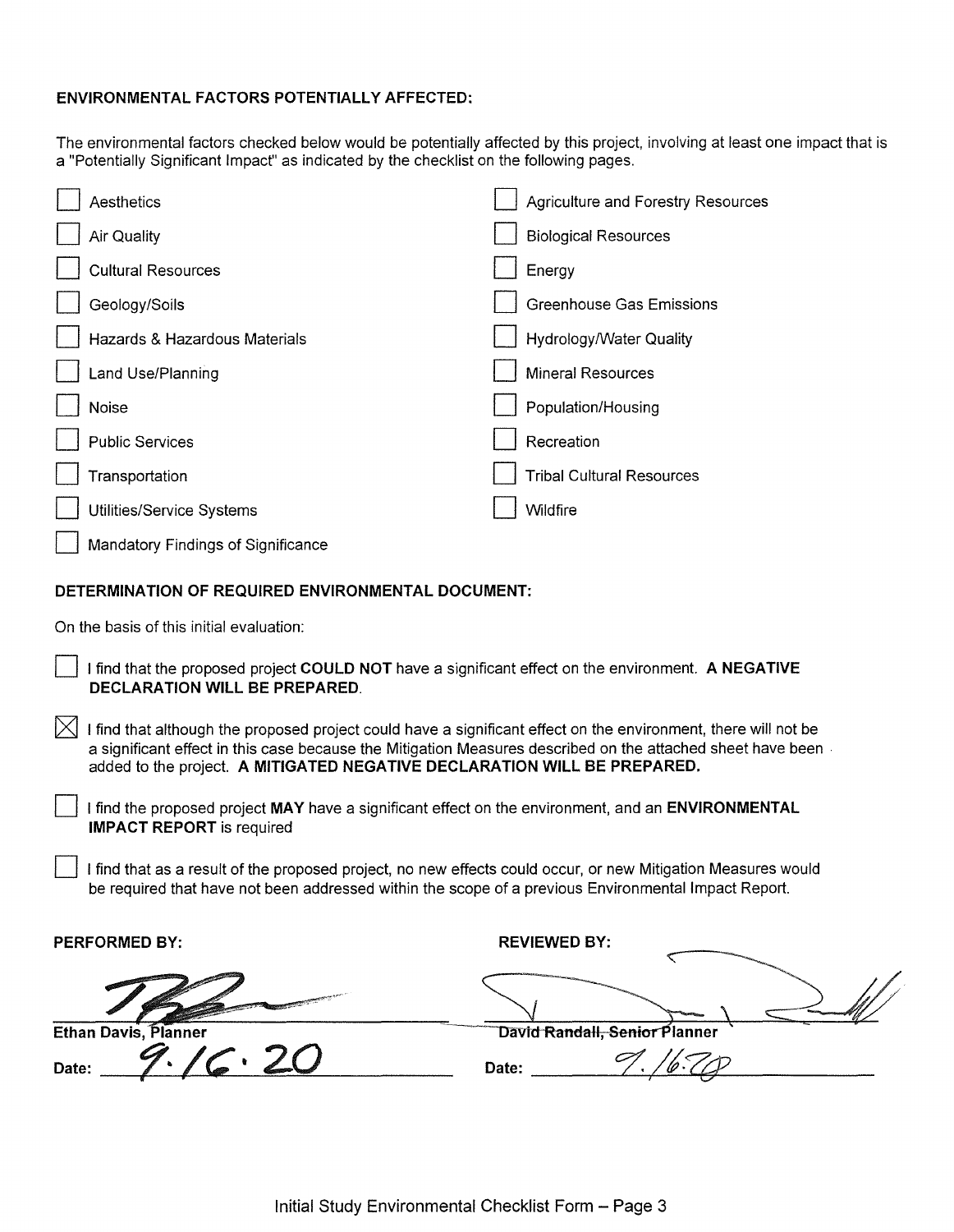# **INITIAL STUDY ENVIRONMENTAL CHECKLIST FORM (Initial Study Application No. 7871 and Classified Conditional Use Permit Application No. 3678)**

The following checklist is used to determine if the proposed project could potentially have a significant effect on the environment. Explanations and information regarding each question follow the checklist.

- $1 = No$  Impact
- 2 = Less Than Significant Impact
- 3 = Less Than Significant Impact with Mitigation Incorporated
- 4 = Potentially Significant Impact

# I. AESTHETICS

Except as provided in Public Resources Code Section 21099, would the project:

- 1 a) Have a substantial adverse effect on a scenic vista?
- 1 b) Substantially damage scenic resources, including, but not limited to, trees, rock outcroppings, and historic buildings within a state scenic highway?
- 1 c) In non-urbanized areas, substantially degrade the existing visual character or quality of public views of the site and its surroundings? (Public views are those that are experienced from a publicly accessible vantage point.) If the project is in an urbanized area, would the project conflict with applicable zoning and other regulations governing scenic quality?
- 2 d) Create a new source of substantial light or glare that would adversely affect day or nighttime views in the area?

## II. AGRICULTURAL AND FORESTRY RESOURCES

In determining whether impacts to agricultural resources are significant environmental effects, lead agencies may refer to the California Agricultural Land Evaluation and Site Assessment Model (1997) prepared by the California Dept. of Conservation as an optional model to use in assessing impacts on agriculture and farmland. In determining whether impacts to forest resources, including timberland, are significant environmental effects, lead agencies may refer to information compiled by the California Department of Forestry and Fire Protection regarding the state's inventory of forest land, including the Forest and Range Assessment Project and the Forest Legacy Assessment project; and forest carbon measurement methodology in Forest Protocols adopted by the California Air Resources Board. Would the project:

- 1 a) Convert Prime Farmland, Unique Farmland, or Farmland of Statewide Importance, as shown on the maps prepared pursuant to the Farmland Mapping and Monitoring Program of the California Resources Agency, to non-agricultural use?
- 1 b) Conflict with existing zoning for agricultural use, or a Williamson Act Contract?
- 1 c) Conflict with existing zoning for forest land, timberland or timberland zoned Timberland Production?
- 1 d) Result in the loss of forest land or conversion of forest land to non-forest use?
- 1 e) Involve other changes in the existing environment which, due to their location or nature, could result in conversion of Farmland to non-agricultural use or conversion of forest land to non-forest use?

## III. AIR QUALITY

Where available, the significance criteria established by the applicable air quality management district or air pollution control district may be relied upon to make the following determinations. Would the project:

- 1 a) Conflict with or obstruct implementation of the applicable Air Quality Plan?
- 1 b) Result in a cumulatively considerable net increase of any criteria pollutant for which the project region is nonattainment under an applicable federal or state ambient air quality standard?
- 1 c) Expose sensitive receptors to substantial pollutant concentrations?
- 1 d) Result in other emissions (such as those leading to odors) adversely affecting a substantial number of people?

#### IV. BIOLOGICAL RESOURCES

Would the project:

- 2 a) Have a substantial adverse effect, either directly or through habitat modifications, on any species identified as a candidate, sensitive, or special-status species in local or regional plans, policies, or regulations, or by the California Department of Fish and Wildlife or U.S. Fish and Wildlife Service?
- 2 b) Have a substantial adverse effect on any riparian habitat or other sensitive natural community identified in local or regional plans, policies, regulations, or by the California Department of Fish and Wildlife or U.S. Fish and Wildlife Service?
- 2 c) Have a substantial adverse effect on state or federallyprotected wetlands (including, but not limited to, marsh, vernal pool, coastal, etc.) through direct removal, filling, hydrological interruption, or other means?
- $1$  d) Interfere substantially with the movement of any native resident or migratory fish or wildlife species or with established native resident or migratory wildlife corridors, or impede the use of native wildlife nursery sites?
- 1 e) Conflict with any local policies or ordinances protecting biological resources, such as a tree preservation policy or ordinance?
- 1 f) Conflict with the provisions of an adopted Habitat Conservation Plan, Natural Community Conservation Plan, or other approved local, regional, or state Habitat Conservation Plan?

## V. CULTURAL RESOURCES

#### Would the project:

- 1 a) Cause a substantial adverse change in the significance of a historical resource pursuant to Section 15064.5?
- 1 b) Cause a substantial adverse change in the significance of an archaeological resource pursuant to Section 15064.5?
- 3 c) Disturb any human remains, including those interred outside of formal cemeteries?

#### VI. ENERGY

Would the project:

- 1 a) Result in potentially significant environmental impact due to wasteful, inefficient, or unnecessary consumption of energy resources during project construction or operation?
- 1 b) Conflict with or obstruct a state or local plan for renewable energy or energy efficiency?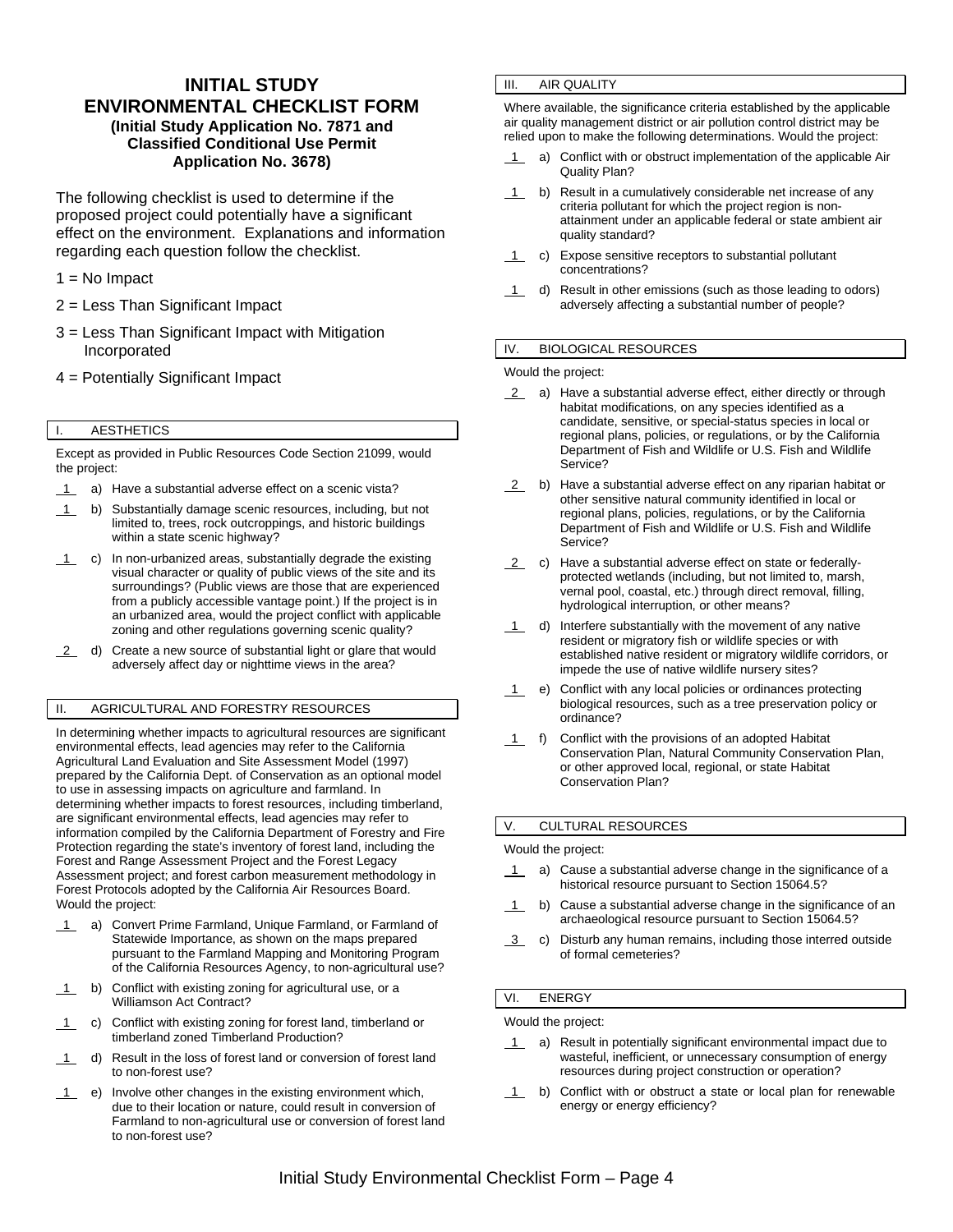## VII. GEOLOGY AND SOILS

Would the project:

- a) Directly or indirectly cause potential substantial adverse effects, including the risk of loss, injury, or death involving:
- 1 i) Rupture of a known earthquake fault, as delineated on the most recent Alquist-Priolo Earthquake Fault Zoning Map issued by the State Geologist for the area or based on other substantial evidence of a known fault?
- ii) Strong seismic ground shaking?
- iii) Seismic-related ground failure, including liquefaction?
- 1 iv) Landslides?
- 1 b) Result in substantial soil erosion or loss of topsoil?
- 1 c) Be located on a geologic unit or soil that is unstable, or that would become unstable as a result of the project, and potentially result in on- or off-site landslide, lateral spreading, subsidence, liquefaction, or collapse?
- d) Be located on expansive soil as defined in Table 18-1-B of the Uniform Building Code (1994), creating substantial direct or indirect risks to life or property?
- 1 e) Have soils incapable of adequately supporting the use of septic tanks or alternative waste water disposal systems where sewers are not available for the disposal of waste water?
- 1 f) Directly or indirectly destroy a unique paleontological resource or site or unique geologic feature?

## VIII. GREENHOUSE GAS EMISSIONS

#### Would the project:

- 2 a) Generate greenhouse gas emissions, either directly or indirectly, that may have a significant impact on the environment?
- 2 b) Conflict with an applicable plan, policy or regulation adopted for the purpose of reducing the emissions of greenhouse gases?

#### IX. HAZARDS AND HAZARDOUS MATERIALS

Would the project:

- 2 a) Create a significant hazard to the public or the environment through the routine transport, use, or disposal of hazardous materials?
- 2 b) Create a significant hazard to the public or the environment through reasonably foreseeable upset and accident conditions involving the release of hazardous materials into the environment?
- c) Emit hazardous emissions or handle hazardous or acutely hazardous materials, substances, or waste within onequarter mile of an existing or proposed school?
- $1$  d) Be located on a site which is included on a list of hazardous materials sites compiled pursuant to Government Code Section 65962.5 and, as a result, create a significant hazard to the public or the environment?
- 1 e) For a project located within an airport land use plan or, where such a plan has not been adopted, within two miles of a public airport or public use airport, result in a safety hazard or excessive noise for people residing or working in the project area?
- 1 f) Impair implementation of or physically interfere with an adopted emergency response plan or emergency evacuation plan?
- 1 g) Expose people or structures, either directly or indirectly, to a significant risk of loss, injury or death involving wildland fires?

## X. HYDROLOGY AND WATER QUALITY

#### Would the project:

- a) Violate any water quality standards or waste discharge requirements or otherwise substantially degrade surface or groundwater quality?
- b) Substantially decrease groundwater supplies or interfere substantially with groundwater recharge such that the project may impede sustainable groundwater management of the basin?
- $\overline{1}$  c) Substantially alter the existing drainage pattern of the site or area, including through the alteration of the course of a stream or river or through the addition of impervious surfaces, in a manner which would result in substantial erosion or siltation on or off site?
	- i) Result in substantial erosion or siltation on or off site;
- 1 ii) Substantially increase the rate or amount of surface runoff in a manner which would result in flooding on or off site;
- 1 iii) Create or contribute runoff water which would exceed the capacity of existing or planned storm water drainage systems or provide substantial additional sources of polluted runoff; or
- 1 iv) Impede or redirect flood flows?
- 1 d) In flood hazard, tsunami, or seiche zones, risk release of pollutants due to project inundation?
- 1 e) Conflict with or obstruct implementation of a water quality control plan or sustainable groundwater management plan?

#### XI. LAND USE AND PLANNING

Would the project:

- 1 a) Physically divide an established community?
- 1 b) Cause a significant environmental impact due to a conflict with any land use plan, policy, or regulation adopted for the purpose of avoiding or mitigating an environmental effect?

## XII. MINERAL RESOURCES

Would the project:

- 1 a) Result in the loss of availability of a known mineral resource that would be of value to the region and the residents of the state?
- 1 b) Result in the loss of availability of a locally-important mineral resource recovery site delineated on a local General Plan, Specific Plan or other land use plan?

## XIII. NOISE

#### Would the project result in:

- 1 a) Generation of a substantial temporary or permanent increase in ambient noise levels in the vicinity of the project in excess of standards established in the local general plan or noise ordinance, or applicable standards of other agencies?
- 2 b) Generation of excessive ground-borne vibration or groundborne noise levels?
- 1 c) For a project located within the vicinity of a private airstrip or an airport land use plan or, where such a plan has not been adopted, within two miles of a public airport or public use airport, exposing people residing or working in the project area to excessive noise levels?

#### XIV. POPULATION AND HOUSING

Would the project:

1 a) Induce substantial unplanned population growth in an area, either directly (for example, by proposing new homes and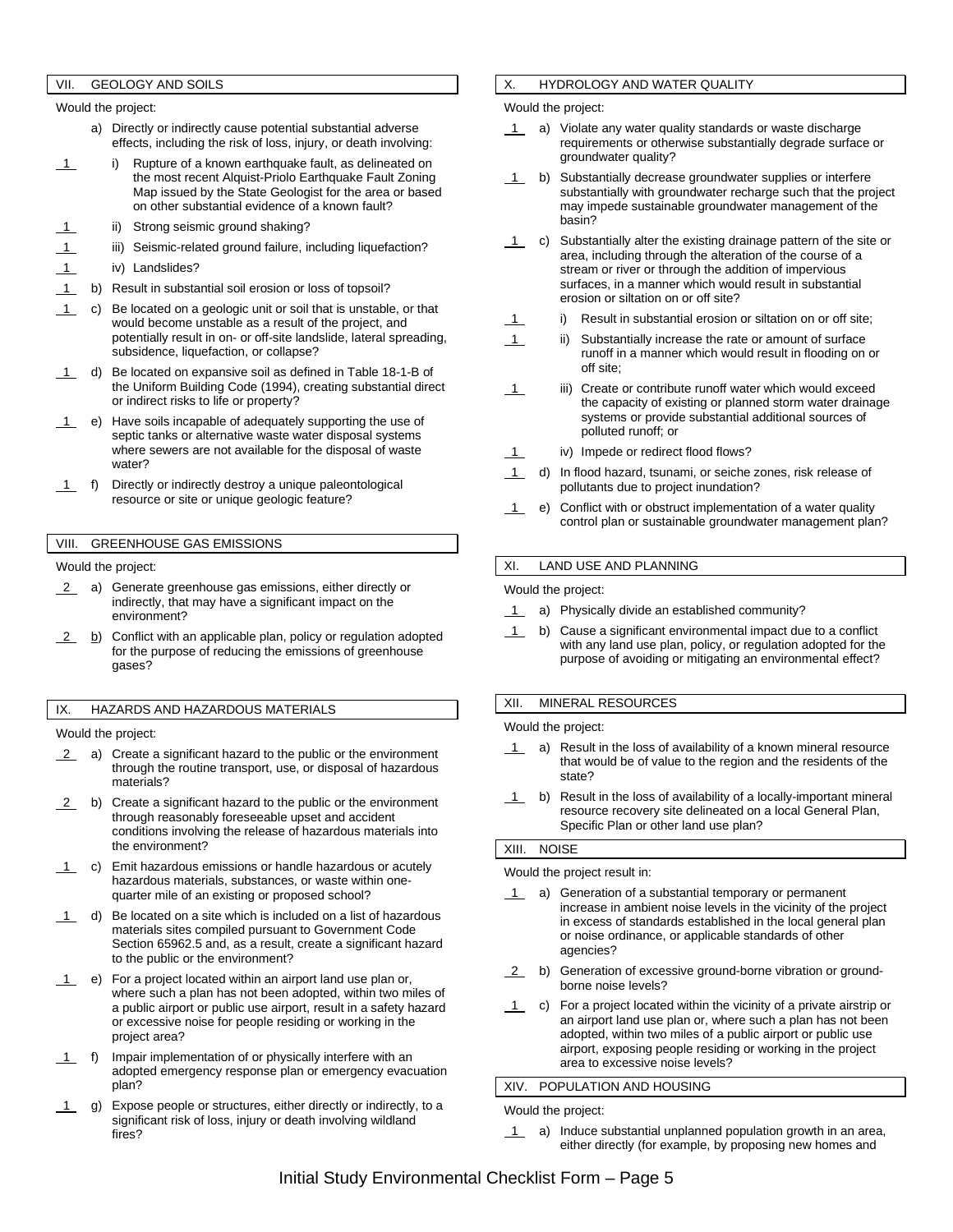businesses) or indirectly (for example, through extension of roads or other infrastructure)?

1 b) Displace substantial numbers of existing people or housing, necessitating the construction of replacement housing elsewhere?

# XV. PUBLIC SERVICES

Would the project:

- 1 a) Result in substantial adverse physical impacts associated with the provision of new or physically-altered governmental facilities, or the need for new or physically-altered governmental facilities, the construction of which could cause significant environmental impacts, in order to maintain acceptable service ratios, response times or other performance objectives for any of the public services:
- i) Fire protection?
- ii) Police protection?
- 1 iii) Schools?
- 1 iv) Parks?
- 1 v) Other public facilities?

# XVI. RECREATION

Would the project:

- 1 a) Increase the use of existing neighborhood and regional parks or other recreational facilities such that substantial physical deterioration of the facility would occur or be accelerated?
- 1 b) Include recreational facilities or require the construction or expansion of recreational facilities, which might have an adverse physical effect on the environment?

# XVII. TRANSPORTATION

Would the project:

- 1 a) Conflict with a program, plan, ordinance or policy addressing the circulation system, including transit, roadway, bicycle and pedestrian facilities?
- 2 b) Would the project conflict or be inconsistent with CEQA Guidelines section 15064.3, subdivision (b)?
- 1 c) Substantially increase hazards due to a geometric design feature (e.g., sharp curves or dangerous intersections) or incompatible uses (e.g., farm equipment)?
- 1 d) Result in inadequate emergency access?

#### XVIII. TRIBAL CULTURAL RESOURCES

Would the project:

- 1 a) Would the project cause a substantial adverse change in the significance of a tribal cultural resource, defined in Public Resources Code Section 21074 as either a site, feature, place, cultural landscape that is geographically defined in terms of the size and scope of the landscape, sacred place, or object with cultural value to a California Native American tribe, and that is:
- 1 i) Listed or eligible for listing in the California Register of Historical Resources, or in a local register of historical resources as defined in Public Resources Code Section 5020.1(k), or
- 3 ii) A resource determined by the lead agency, in its discretion and supported by substantial evidence, to be significant pursuant to criteria set forth in subdivision (c) of Public Resources Code Section 5024.1? In applying the criteria set

forth in subdivision (c) of Public Resource Code Section 5024.1, the lead agency shall consider the significance of the resource to a California Native American tribe.)

#### XIX. UTILITIES AND SERVICE SYSTEMS

Would the project:

- 1 a) Require or result in the relocation or construction of new or expanded water, wastewater treatment or storm water drainage, electric power, natural gas, or telecommunications facilities, the construction or relocation of which could cause significant environmental effects?
- 1 b) Have sufficient water supplies available to serve the project and reasonably foreseeable future development during normal, dry and multiple dry years?
- 1 c) Result in a determination by the wastewater treatment provider which serves or may serve the project that it has adequate capacity to serve the project's projected demand in addition to the provider's existing commitments?
- 1 d) Generate solid waste in excess of State or local standards, or in excess of the capacity of local infrastructure, or otherwise impair the attainment of solid waste reduction goals?
- 1 e) Comply with federal, state, and local management and reduction statutes and regulations related to solid waste?

#### XX. WILDFIRE

If located in or near state responsibility areas or lands classified as very high fire hazard severity zones, would the project:

- a) Substantially impair an adopted emergency response plan or emergency evacuation plan?
- 1 b) Due to slope, prevailing winds, and other factors, exacerbate wildfire risks, and thereby expose project occupants to pollutant concentrations from a wildfire or the uncontrolled spread of a wildfire?
- 1 c) Require the installation or maintenance of associated infrastructure (such as roads, fuel breaks, emergency water sources, power lines or other utilities) that may exacerbate fire risk or that may result in temporary or ongoing impacts to the environment?
- 1 d) Expose people or structures to significant risks, including downslope or downstream flooding or landslides, as a result of runoff, post-fire slope instability, or drainage changes?

# XXI. MANDATORY FINDINGS OF SIGNIFICANCE

Would the project:

- 1 a) Have the potential to substantially degrade the quality of the environment, substantially reduce the habitat of a fish or wildlife species, cause a fish or wildlife population to drop below self-sustaining levels, threaten to eliminate a plant or animal community, substantially reduce the number or restrict the range of a rare or endangered plant or animal or eliminate important examples of the major periods of California history or prehistory?
- 2 b) Have impacts that are individually limited, but cumulatively considerable? ("Cumulatively considerable" means that the incremental effects of a project are considerable when viewed in connection with the effects of past projects, the effects of other current projects, and the effects of probable future projects.)
- 2 c) Have environmental effects which will cause substantial adverse effects on human beings, either directly or indirectly?